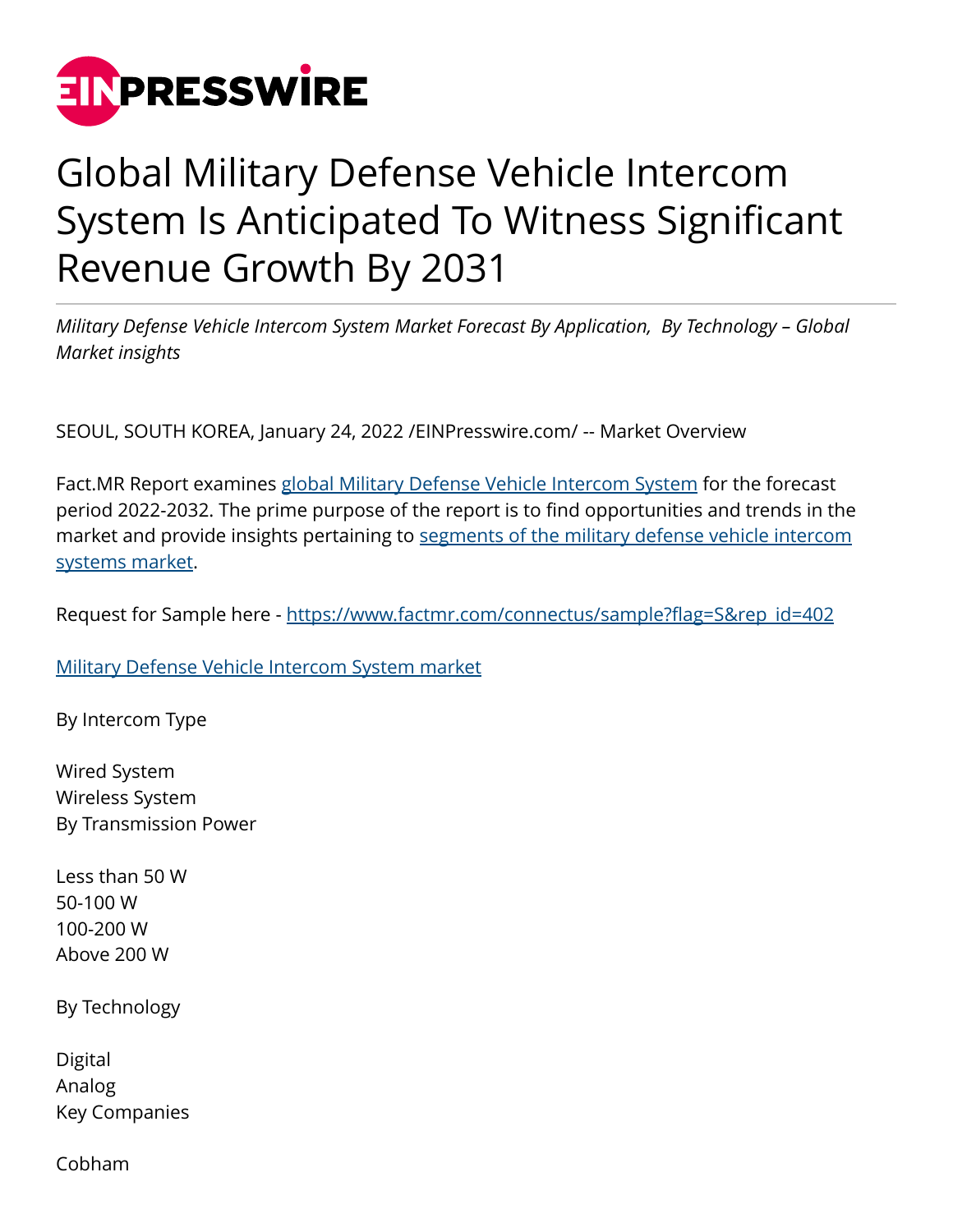Harris Corporation Pilot Communications David Clark Company Communications Applied Technology EID (a Cohort Plc Company) Wolf Electric, AT Communication 3M, B&G Electronics Northrop Grumman Thales Group **Thodukonics** SyTech Corporation Vitavox (a division of Secomak Ltd) Gentex Corp Impart SP (a Brand of Inventis Technology)

To understand trends and opportunities in military defense vehicle intercom system market, the report is divided into various segments on the basis of intercom type, transmission power type, application type, technology type & by region. The report analyzes global military defense vehicle intercom system market in terms of both value (US\$) and volume (units).

Vehicle intercom system is an inter communication device, a stand-alone voice communication system for the purpose of communication between several military tactical vehicle. Clear communication is essential for success in any combat mission. Intercom provide reliable communication in lethal condition with high level of noise cancelation. The intercom system consists of units allowing the connection of vehicle radios of various type & from various manufacturers as well as other units such as headsets, loudspeakers, PA systems, field telephones etc.

For Request for Customization [https://www.factmr.com/connectus/sample?flag=RC&rep\\_id=402](https://www.factmr.com/connectus/sample?flag=RC&rep_id=402)

Global military defense vehicle intercom system is anticipated to witness significant revenue growth over the forecast period. Increase in advancement in technology & military disputes among several nations will increase the need of development of tactical communication system. Growing importance of Asia Pacific and other Regions owing to strategic location along the trade route and flourishing economies are expected to keep pushing the need of intercom market.

Report starts with a market overview and provides market definition and analysis about drivers, restraints, and key trends. The section includes analysis of global military defense vehicle intercom system market by intercom type, transmission power type, application type, technology type and region. These sections evaluate the global military defense vehicle intercom system market on the basis of various factors covering present scenario and future prospects. The report also provides region-wise data of local and international companies.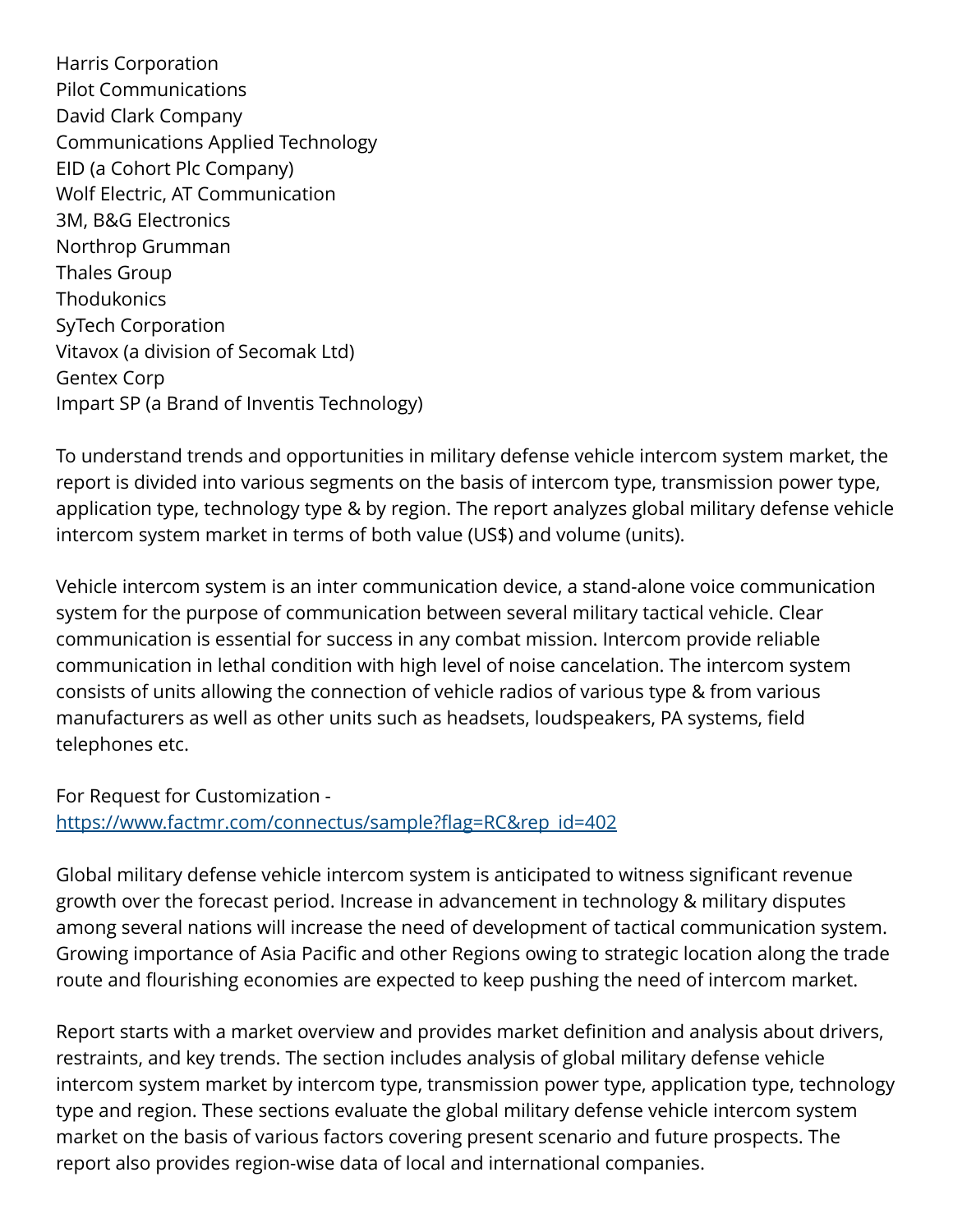In addition, it is imperative to note that in an ever-fluctuating global economy, we not only conduct forecasts in terms of CAGR but also analyze on the basis of key parameters such as year-on-year (Y-o-Y) growth to understand the predictability of the market and to identify the right opportunities.

Competitive Landscape

In the final section of the report, a competitive landscape has been included to provide report audiences with a dashboard view. Detailed profiles of the providers are also included in the scope of the report to evaluate their long-term and short-term strategies, key offerings and recent developments in the military defense vehicle intercom system.

The global military defense vehicle intercom system market is segmented as follows: On the basis of Intercom Type the market is segmented into the following:

Wired System Wireless System On the basis of Transmission Power, the market is segmented as follows:

Less than 50 W 50-100 W 100-200 W Above 200 W

On the basis of Application, the market is segmented as follows:

Armored Vehicles Logistics **Shelters** Fast Patrol Boats Others

On the basis of Technology, the market is segmented as follows:

Digital Analog

Regions covered in the report are as follows:

North America Latin America Europe